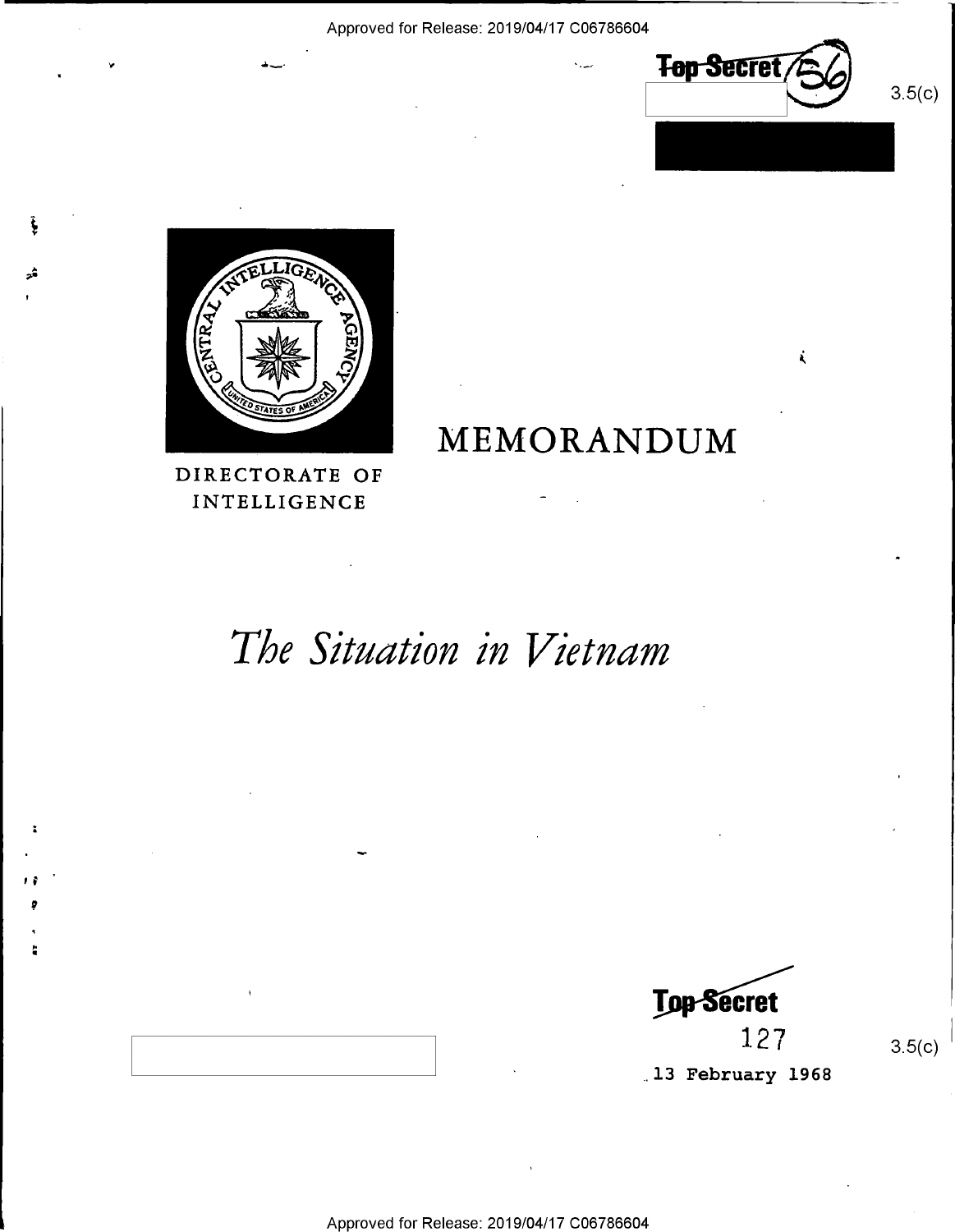| Approved for Release: 2019/04/17 C06786604 |  |
|--------------------------------------------|--|
|--------------------------------------------|--|



i

### **TOP-SECRET**

### Approved for Release: 2019/04/17 C06786604

/ s.5(¢)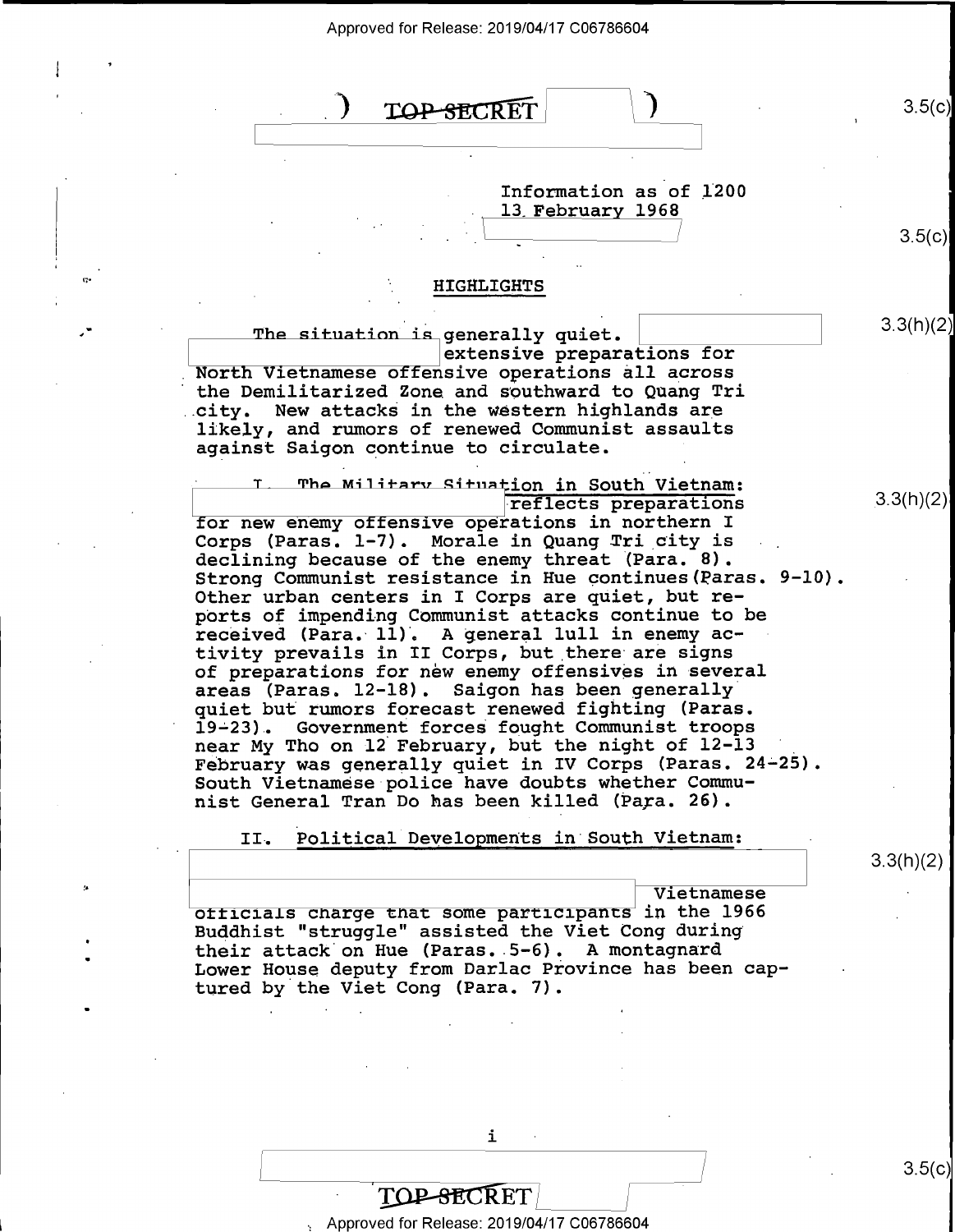$\ddot{\phantom{a}}$ 

 $\mathbf{r}$ 

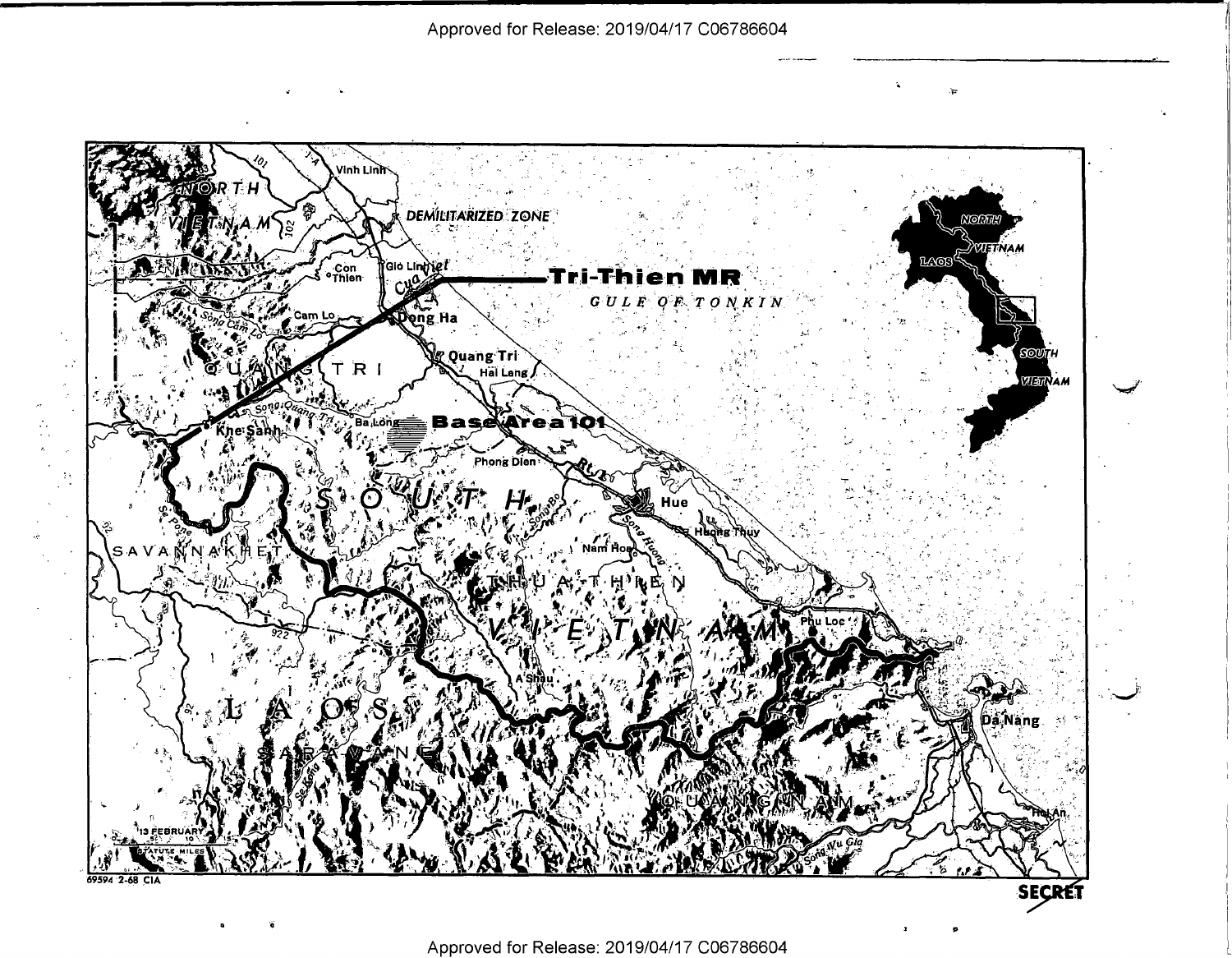### $\text{TOP-SECRET}$  3.5(c)

### I. MILITARY DEVELOPMENTS IN SOUTH VIETNAM

1. No major new enemy initiatives have been<br>reported during the past 24 hours in northern I<br>Corps. Signal intelligence, however, continues to<br>reflect extensive reconnaissance, maneuvering, and<br>battlefield preparations by N the Demilitarized Zone, and south toward Quang Tri city.

2. Khe Sanh came under light and sporadic<br>mortar attacks and small-scale ground probes against<br>its perimeter defenses the night of 12-13 February.<br>The headquarters elements and as many as eight sub-<br>ordinate regiments of t

3. Elements of the 325 "C" Division's 101 "D"<br>Reqiment southwest of Khe Sanh have sharply intensified their reconnaissance reporting on allied heli-<br>copter movements and artillery firing in support of the base. In other developments, there are indica-<br>tions of resupply activity from Laos in support of<br>the 325 "C" Division's 95th Regiment northwest of<br>Khe Sanh. g

4. North Vietnamese artillery and infantry<br>units operating in the central and eastern portions<br>of the Zone are also being heavily resupplied.<br>Since 2 February, the communications of North Viet-<br>namese rear service elements ment of large quantities and varying types of ammunition to the 164th, 204th, and 184th artillery regiments and to the 270th Regiment. .

. 13 February 1968

/

 $I-I$ 

### <sup>3</sup> Approved for Release: 2019/04/17 C06786604

 $3.5(c)$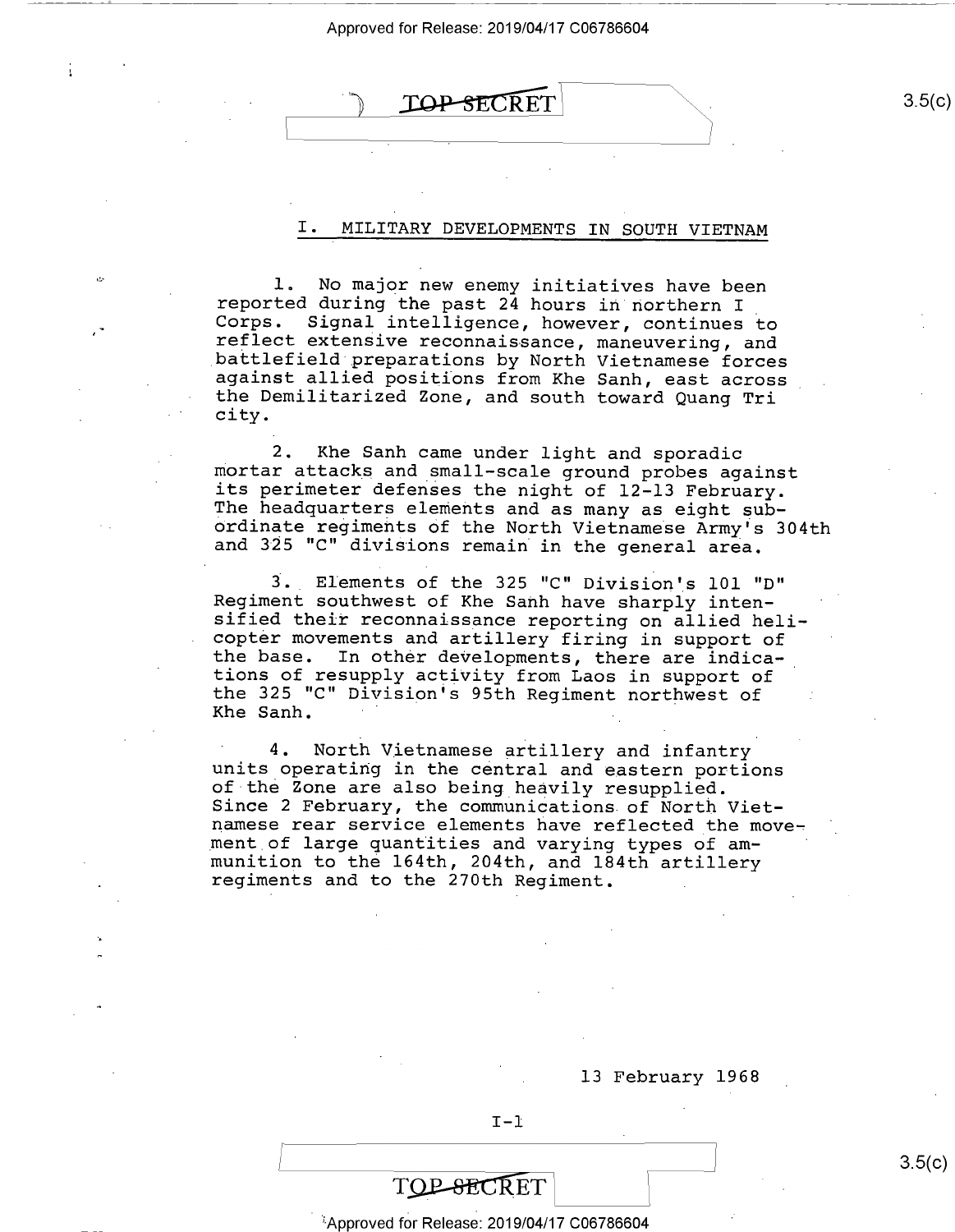<sup>A</sup> . x '  $\cdot$  k  $\text{BECRET}$   $\qquad$  3.5(c)

5. The 90th Regiment 324 "B" Division has<br>joined the division's 803rd Regiment in a move<br>south from the Demilitarized Zone,<br>Elements of both  $\overline{E}$ regiments are now believed to be located south<br>of the Cua Viet - Cam Lo River in northeastern<br>Quang Tri Province. The presence of these forces<br>in this area poses an immediate threat to the US<br>3rd Marine Division forward op

Ha, and also to Quang Tri city.

 $\frac{6.}{}$  There is limited evidence  $\frac{1}{2}$  3.3(h)(2) may continue their deployment farther south through<br>the Ba Long Valley to link up with the 324 "B"<br>Division's remaining subordinate, the 812th Regiment, in Base Area 101 southwest of Quang Tri city. This<br>move, if confirmed, would significantly increase<br>the enemy threat to Quang Tri city from the south<br>and would also pose serious problems for allied<br>positions astride Route

7. Elements of the 812th Regiment attacked<br>Quang Tri city during the opening phase of the Communist Tet offensive in I Corps.

|<br>| the entire regiment has been<br>| resubordinated to the Communist's Military Region Tri-Thien-Hue command. This command authority is<br>responsible for enemy operations in lower Quang<br>Tri Province and in all of Thua Thien Province. The 812th Regiment is still carried in MACV's order-<br>of-battle holdings as subordinate to the 324 "B"<br>Division and to the DMZ Front, but its move southward in early January, coupled with the current<br>southward movement of the 90th and 803rd Regiments, suggest that a resubordination of 324 "B" Division forces may be taking place.

l3 February l968

 $I-2$ 

; Approved for Release: 2019/04/17 C06786604

TOP-SECRET

 $3.3(h)(2)$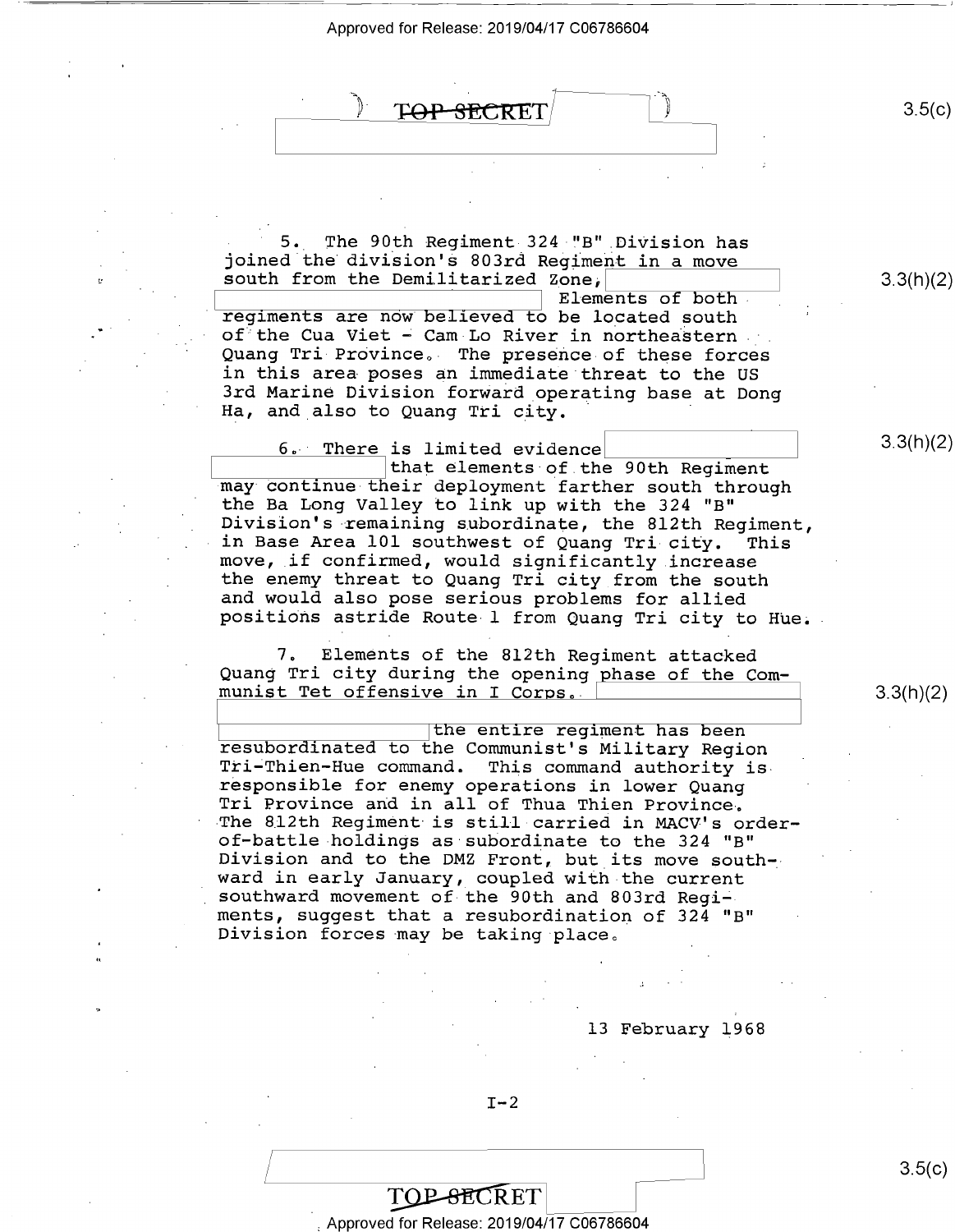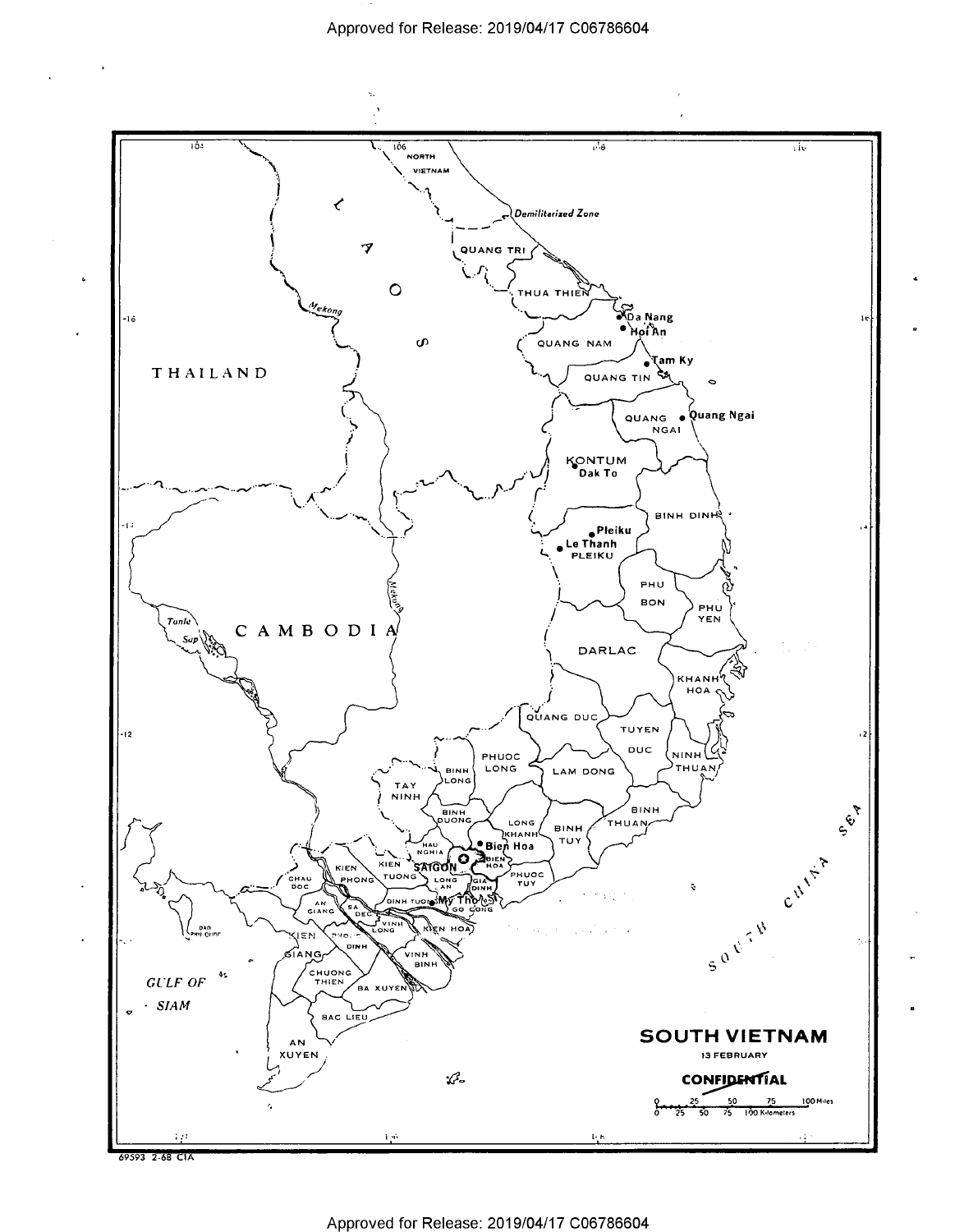

II Corps

l2. A general lull continued in II Corps. South Vietnamese Rangers have apparently cleared enemy<br>forces from Da Lat, the last city in II Corps par-<br>tially controlled by the Communists.

10 P

ably an element of the 1st North Vietnamese Division,<br>is to launch a mortar attack on the Le Thanh district<br>town. Messages passed between this unit and a prob-<br>able B-3 Front authority on 12 February indicate prep-<br>aration 13. In western Pleiku Province,  $\vert$  (3.3(h)(2) indicate that an enemy force, prob-

14. The Communists apparently hope this attack will draw an allied reaction. The attacking force was told to "carry out the mission...in order to force the enemy to deal with you," force the enemy to deal with you,"<br>The Communists may be planning and  $(3.3(h)(2))$ 

\ The Comunists may be planning to ambush a friendly reaction force, or they may intend to try to divert allied attention from other areas of the western highlands. -

15. There are indications that the Communists<br>may be preparing for offensive activity in the Dak To area.  $\vert$ 

 $3.3(h)(2)$ 

\_\_\_;\_ '\_\_—\_— \_\_--.\_ \_~- ..—- <sup>1</sup>

 $3.3(h)(2)$ 

17. The enemy may be planning to attack in the Dak To area, but the disposition of enemy forces at present suggests that the preparations have not reached an advanced stage.

13 February 1968

 $I-4$ 

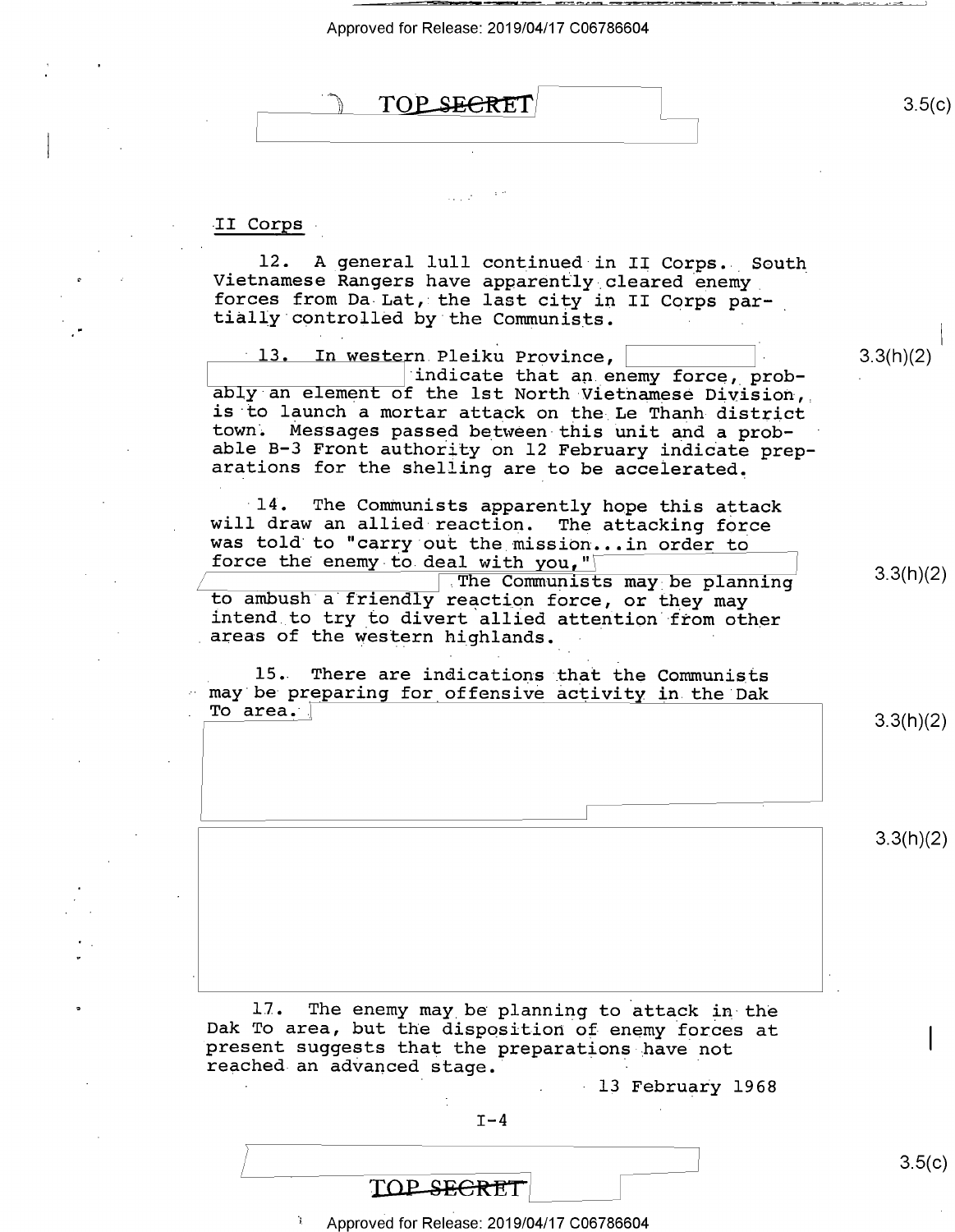

l8. Major elements of the.95B North Vietnamese Regiment apparently have withdrawn from the Pleiku city area, easing the threat there. The regimental headquarters and two battalions were fixed by direction finding within the last few days between l6 and 35 miles south of the city——representing withdrawals of at least ten miles.

### Saigon and III Corps

 $\overline{\phantom{a}}$ 

19. Saigon was quiet at noon.on l3 February. No significant fighting had taken.place within the'city during the preceding 24-hour period. Groups of Viet Cong continue to be sighted, in the southwestern districts, and several sharp fights broke out on the outskirts on 12 and 13 February. In one action 113 Viet Cong were reported killed.

20. During the past few days there have been a number of low-level reports that the Communists plan additional attacks in the Saigon area. On l2 February a South Vietnamese police station located north of Saigon reported that an estimated 3,000 Viet Cong had been sighted moving south. The next day a South Vietnamese Army outpost in the same general area also reported<br>sighting a large enemy force moving south. These resighting a large enemy force moving south. ports parallel statements by civilian travelers on ll February that two enemy."divisions" were moving on. Saigon from the north and west. Communist troops in Binh Duong reportedly spread this information among the local population in the province.

21. In addition to these reports there are a number of indications that Communist troops who took part in the.initial attacks.on Saigon expected other forces. to conduct follow—up attacks.: For example, civilians in a number of villages outside of Saigon say that the Viet Cong have ordered their troops to mix in with<br>the local population and wait for reinforcements. In the local population and wait for reinforcements. at least one suburb of Saigon the rumor is that 15,000- North Vietnamese reinforcements will arrive next<br>week. week.

13 February 1968

 $I-5$ 

 $3.5(c)$ 

TOP SEGRET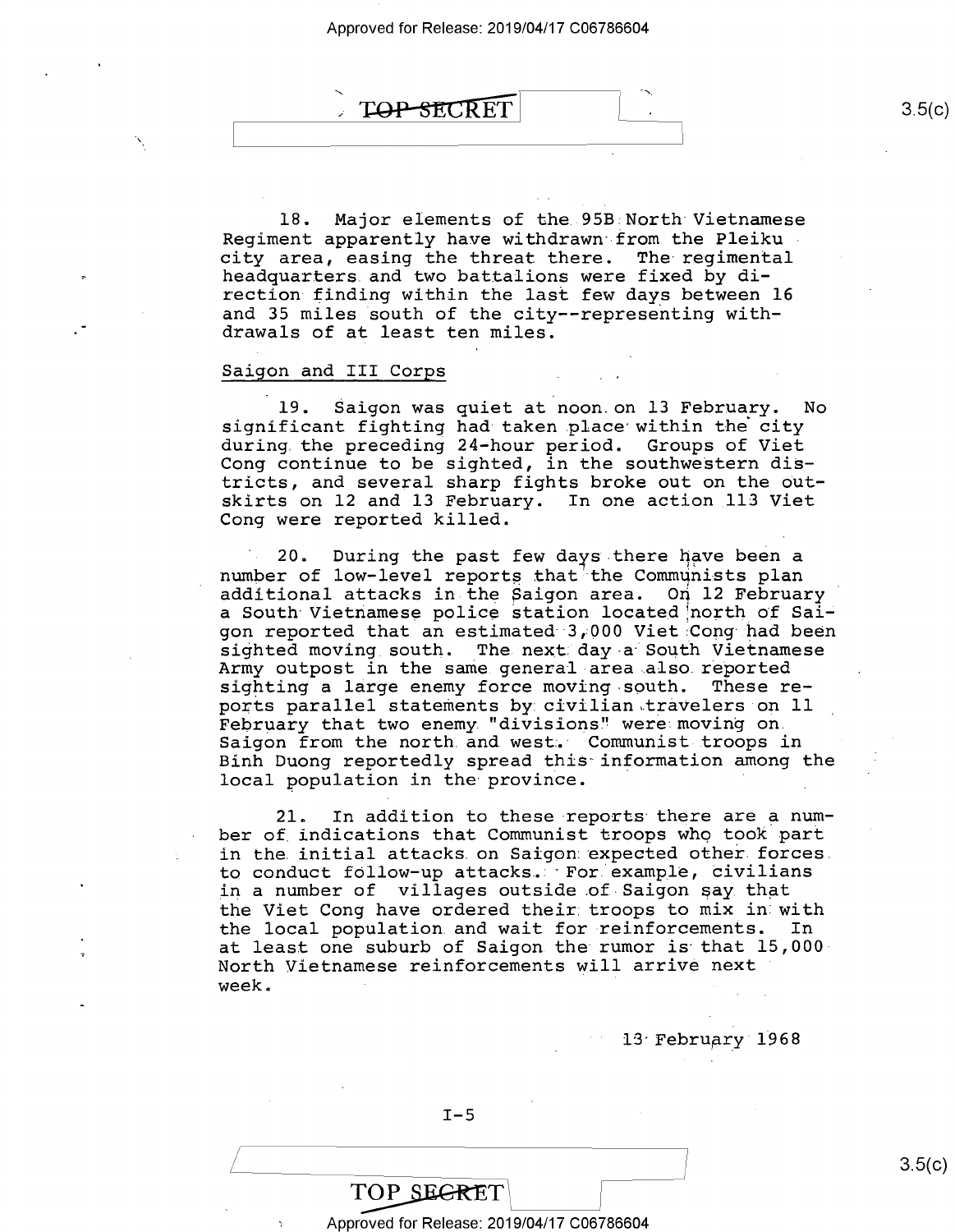$\mathbb{R}$  TOP SECRET 3.5(c)  $\sqcup$ 

22. Although the above reports are from low-<br>level sources--and some were undoubtedly circulated<br>by the Communists primarily to keep the civilian population tense--they cannot be entirely discounted.<br>The enemy has sizable forces within striking range<br>of Saigon. These have not yet been committed, and<br>the possibility of renewed large-scale fighting in<br>the capital area

23. Action elsewhere in the III Corps provinces was light. Viet Cong activity was highlighted by a l2-round 122-mm. rocket attack on the Bien Hoa Air Base. Damage was minor.

### IV Corps

7

24. South Vietnamese Army forces and govern-<br>ment irregulars had several sharp clashes with Viet<br>Cong troops on the outskirts of My Tho on l2 Febru-<br>ary. Over 70 Communists were reported killed. Allied losses were 4 killed and 20 wounded.

25. On the night of 12-13 February, about 15 minor Viet Cong - initiated incidents were reported. The majority of the incidents took place in Dinh Tuong and Phong Dinh provinces.

### Communist Major General Tran Do

26. The press is reporting that Major General<br>Tran Do, deputy commander of the Viet Cong Libera-<br>tion Army, has been killed by allied forces in Saigon.<br>This has not been confirmed, and the US Embassy re-<br>ports that South V

 $I-6$ 

 $\lambda$ 

### TOP SECRET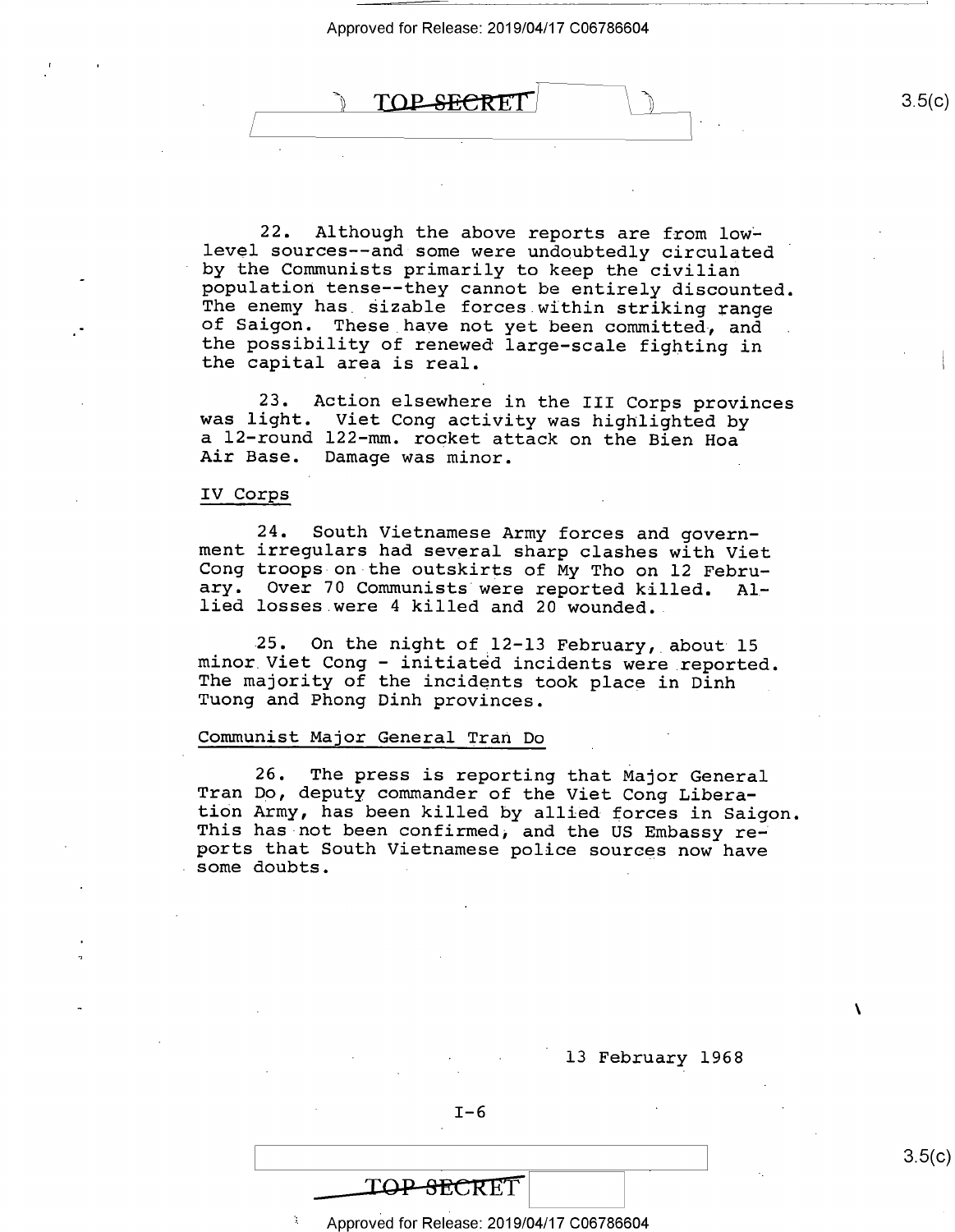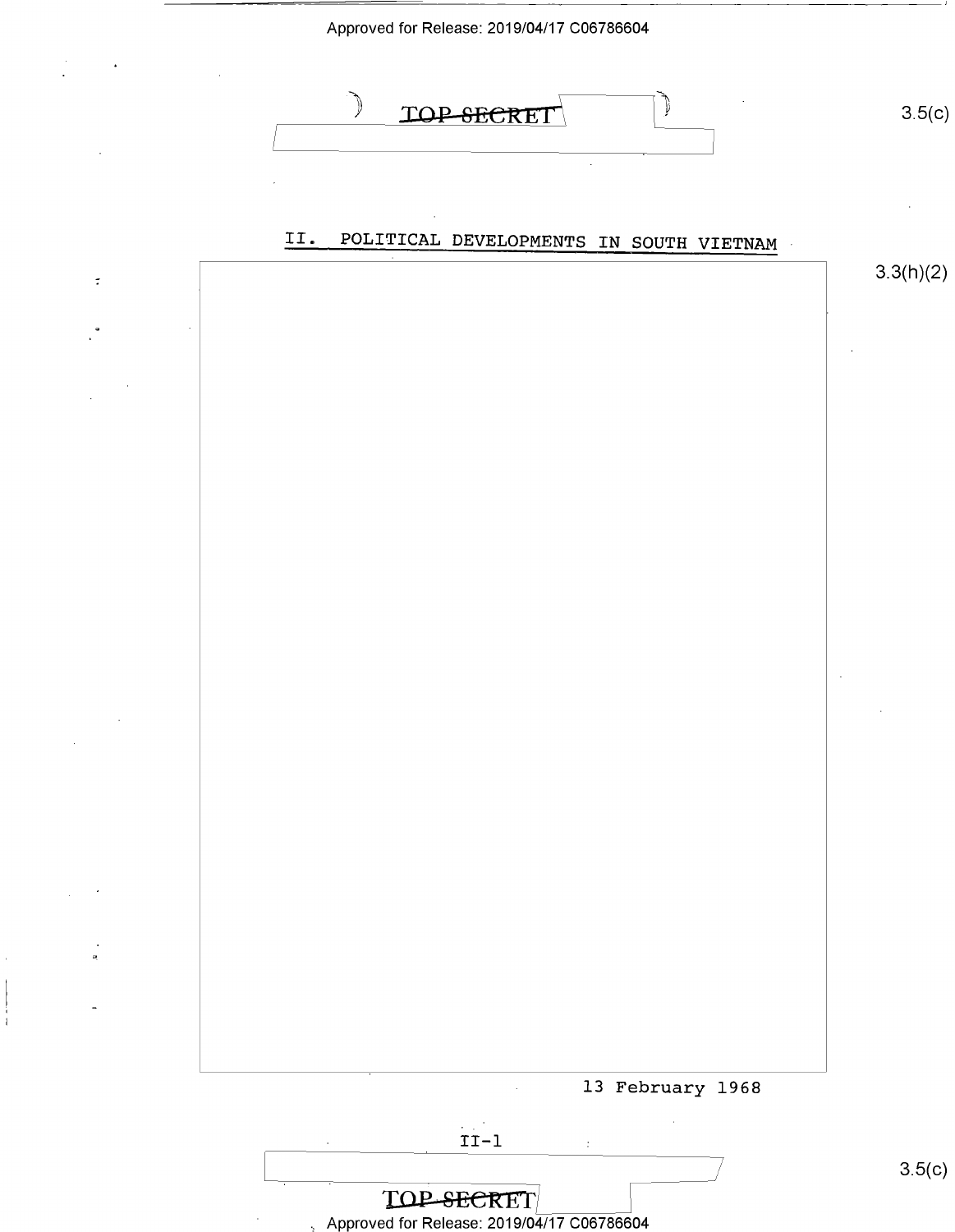

 $3.5(c)$ 

 $3.3(h)(2)$ 

Possible Involvement of Ex-Strugglers with Viet Cong

5. Vietnamese provincial and police officials in Thua Thien Province have charged that participants in the l966\_Buddhist struggle movement in Hue assisted the Viet Cong during their Tet attack on the city. The Thua Thien Province chief asserted in a press interview that the Communists used a pagoda near Hue as their command post for the attack and, once inside the city, operated from another pagoda. Both were centers of antigovernment agitation during the "struggle" movement. The Viet Cong "alloted large roles to the Buddhist militants and sympathetic students of Hue University," the province chief<br>charged. He emphasized, however, that only a small number actively assisted the Communists.

13 February 1968  $II-2$ / 3.3(h)(2)  $3.5(c)$ 

Approved for Release: 2019/04/17 C06786604

TOP-SECRET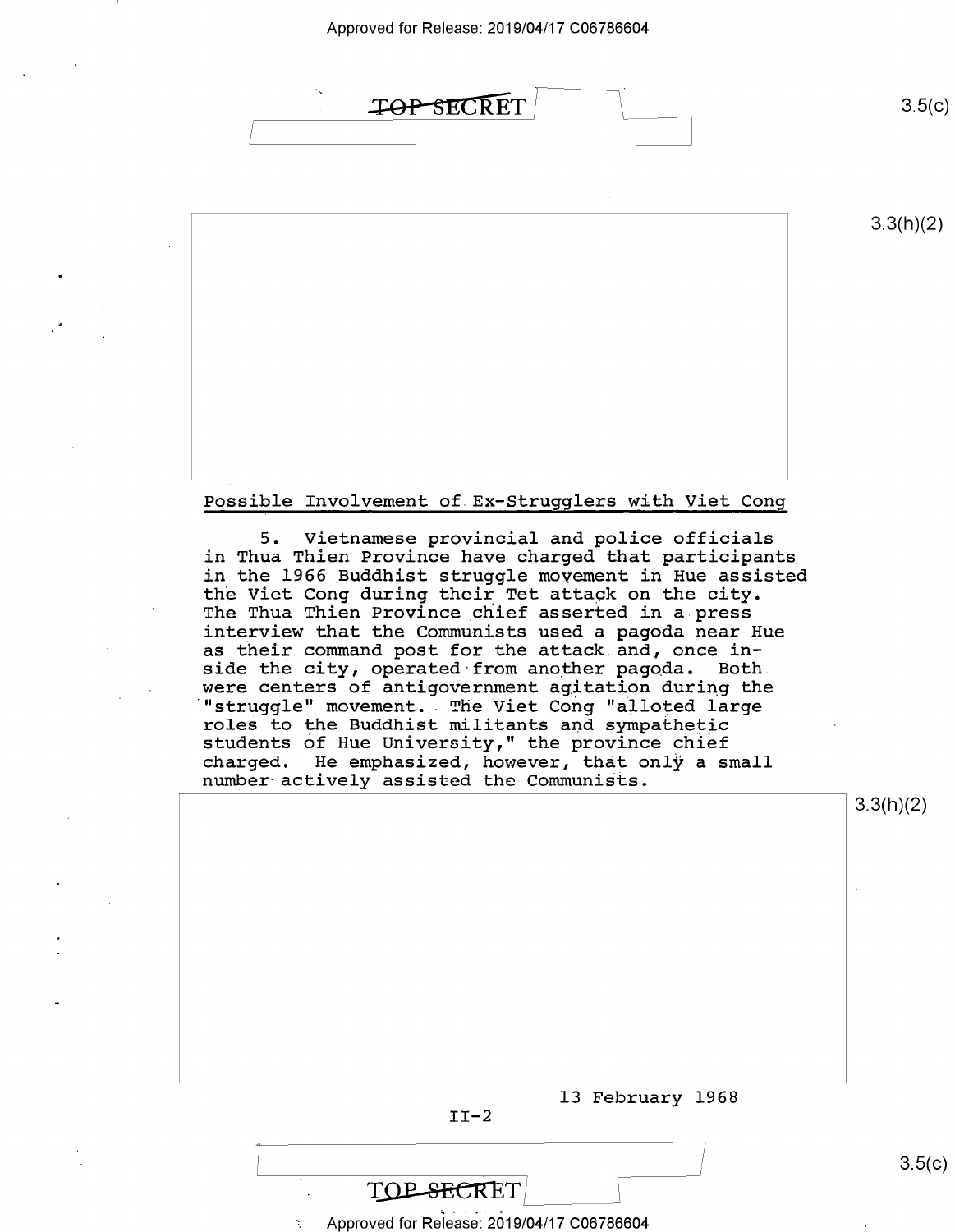化甲基





 $\sim$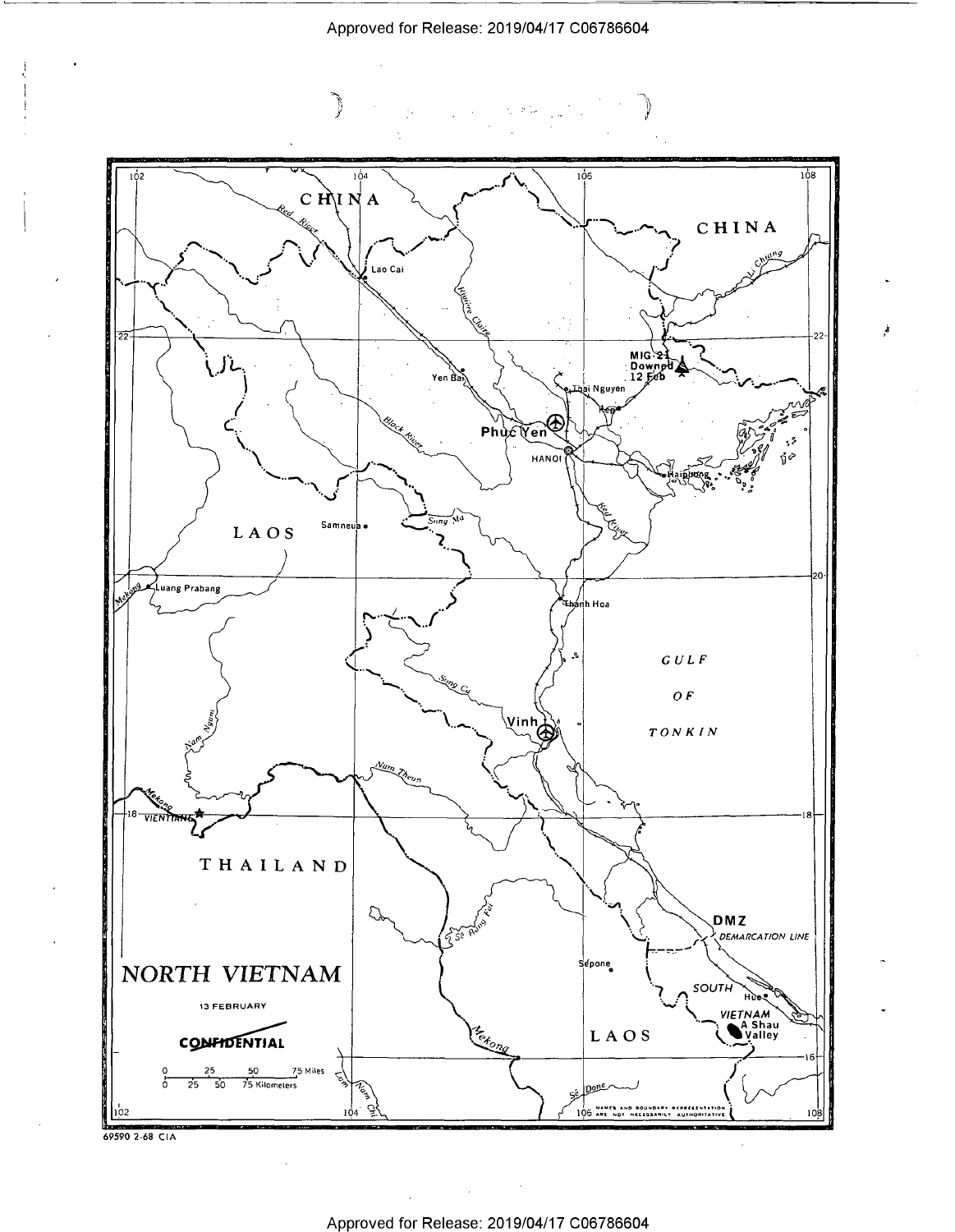| E <del>TOP SECRET</del> |  |
|-------------------------|--|
|                         |  |

### III. MILITARY DEVELOPMENTS IN.NORTH VIETNAM

l. There were no reports of significant air activity in North Vietnam on l3.February. A North Vietnamese MIG-21 was shot down northeast of Hanoi near the Chinese bor-<br>der on 12 February.  $\sqrt{ }$ der on  $12$  rebruary.<br>that the pilot was a North Korean. The downed plane  $(2)$ probably was one of several fighters providing~cover for the IL-28 bombers which had flown to this area when US strike aircraft approached Hanoi.

2. There is evidence  $\vert$  3.3(h)(2) that the three IL-14s which were reported to have flown as far south as Vinh on 12 February may have continued on to the A Shau Valley. If so, it is probable that they were involved in a resupply mission similar to the one carried out by IL-14s on 7 February.  $\boxed{ }$  3.3(h)(2) at least some of the IL-14s involved in the various flights to the vicinity of the Demilitarized Zone have been modified to carry out tactical as well as logistic missions.'

4. There have been previous reports of Communist<br>gunners firing on IL-14 and AN-2 transports in the<br>southern section of North Vietnam, despite warnings on the air defense nets. On 7 February one of the IL-14s<br>which attempted to fly to the A Shau Valley had a fire<br>started in its left engine by Communist gunners. On<br>13 February a North Vietnamese battalion north of Vinh notified its subordinates that they were not to fire ron any propeller driven aircraft unless fired upon.

. 113 February 1968 III—l

3.3(h)(2)

3.3(h)(2)

 $\overline{3.5}$ (C)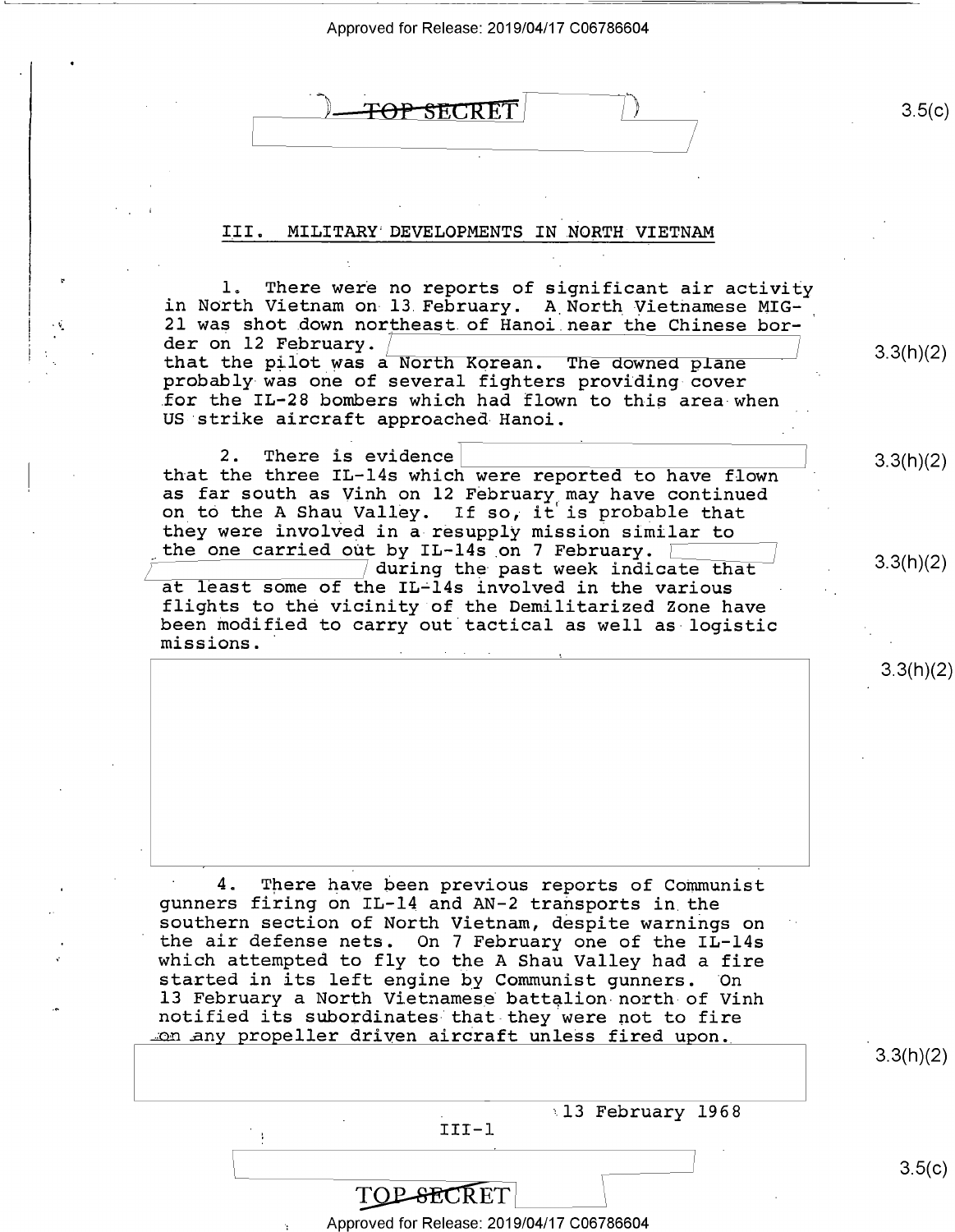| , T <del>OP SEC</del> RET | 3.5(c) |
|---------------------------|--------|
|                           |        |

New North Vietnamese Divisions Possible .

5. / authority of the ad-<br>quarters garrison elements from both North Vietnam's 304th and 320th divisions remained in North Vietnam<br>when these divisions shifted to the Demilitarized Zone area.

6. This is consistent with the deployment pattern of most North Vietnamese regimental- and ' the units departed for the South, stay-behind ele-<br>ments were fleshed out with recruits and transfers<br>to form new units. In some cases, these second,<br>third and even fourth generation units themselves<br>deployed to the South.

7. This could be accomplished by drawing upon<br>recruits and personnel from other units or by sub-<br>ordinating existing regiments to the headquarters<br>structure.<br>an infantry regiment which remained<br>in North Vietnam, although i

to the 320th prior to the division's deployment.

13 February 1968

III-2

**TOP SECRET** 

 $\sqcup$ 

Approved for Release: 2019/04/17 C06786604

\_ s.5(¢)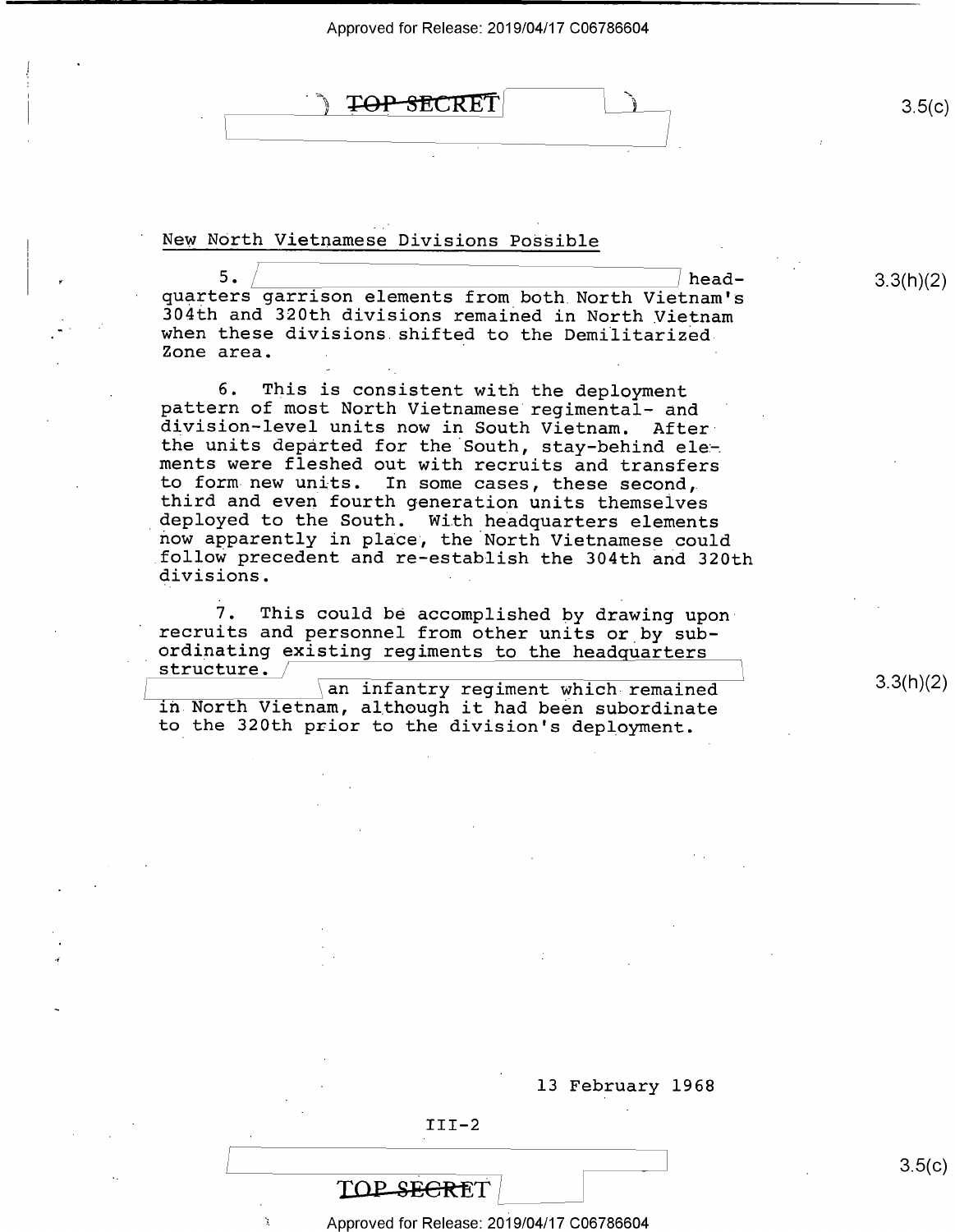

#### IV. OTHER COMMUNIST MILITARY DEVELOPMENTS

 $1\,$  . There is nothing of significance to report.

13 February 1968

 $3.5(c)$ 

 $\frac{1}{2}$ 

Approved for Release: 2019/04/17 C06786604

TOP-SECRET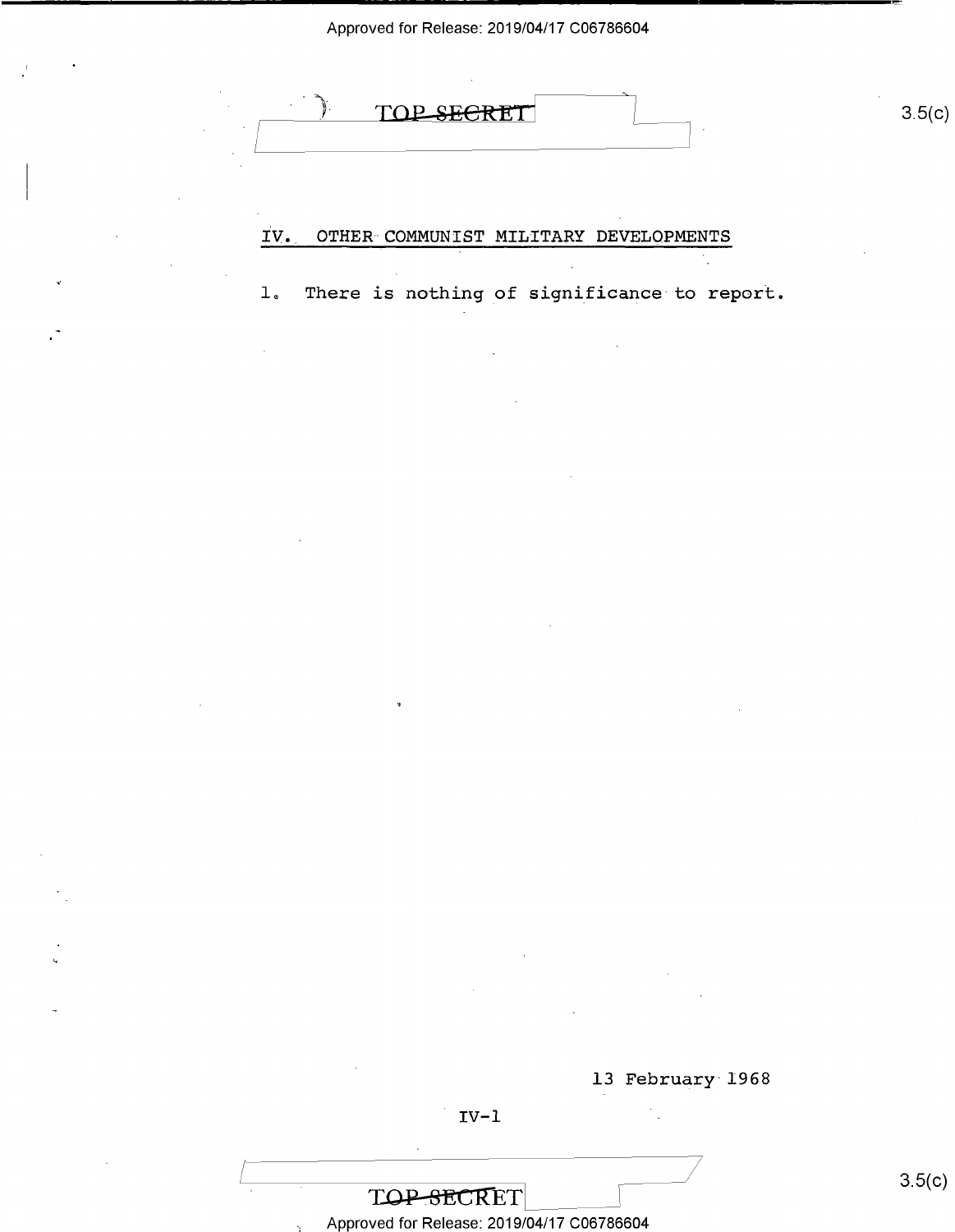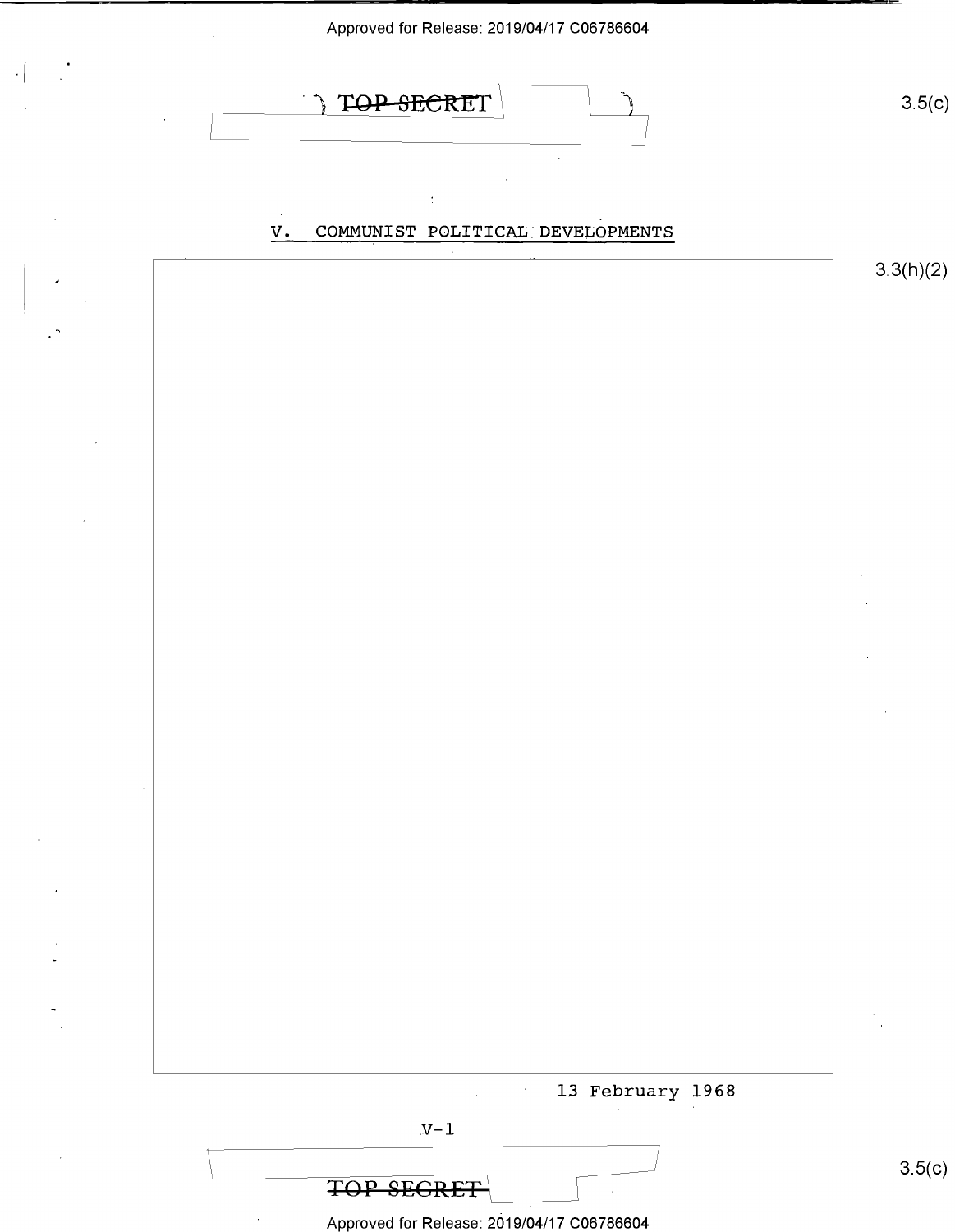

69589 2-68 CIA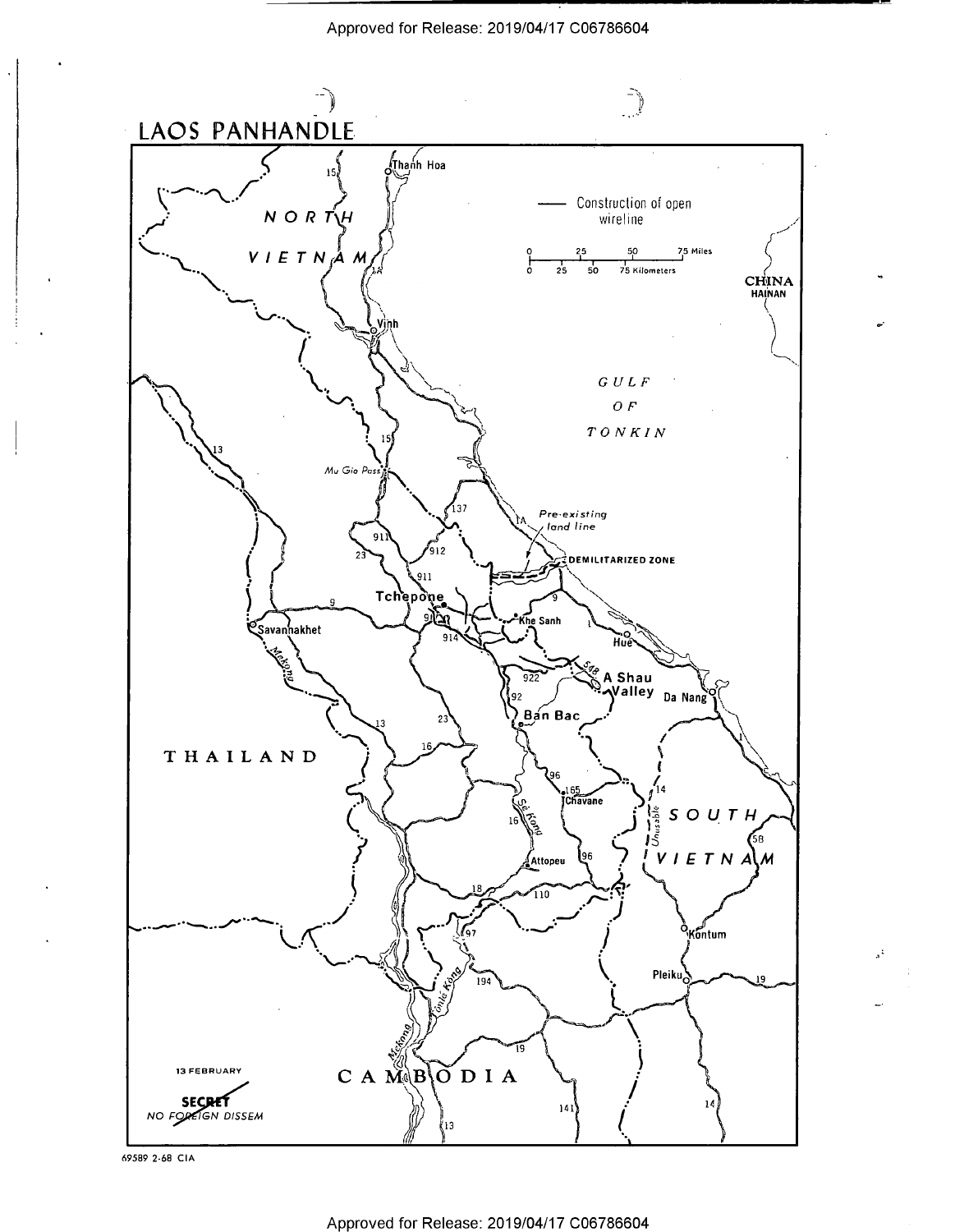### VI. OTHER MAJOR ASPECTS

l. Construction of new communications facilities into Quang Tri and Thua Thien provinces from Laos is another sign that the Communists are preparing for a period of sustained offensive operations in the area.

2. The enemy is running landline along the<br>
Laos - South Vietnam border between the Demilitarized<br>
Zone and the A Shau Valley. It is not known when<br>
this activity began, but concurrent work in widely<br>
separated areas sugge

. 2\_

3. Landlines into the I Corps area could pro-<br>vide a capability for several simultaneous two-way<br>voice conversations over each line as well as a<br>capability for telegraphic traffic and improved com-<br>munications security. Th

l3 February 1968



Approved for Release: 2019/04/17 C06786604

 $\angle$   $\angle$  3.5(c)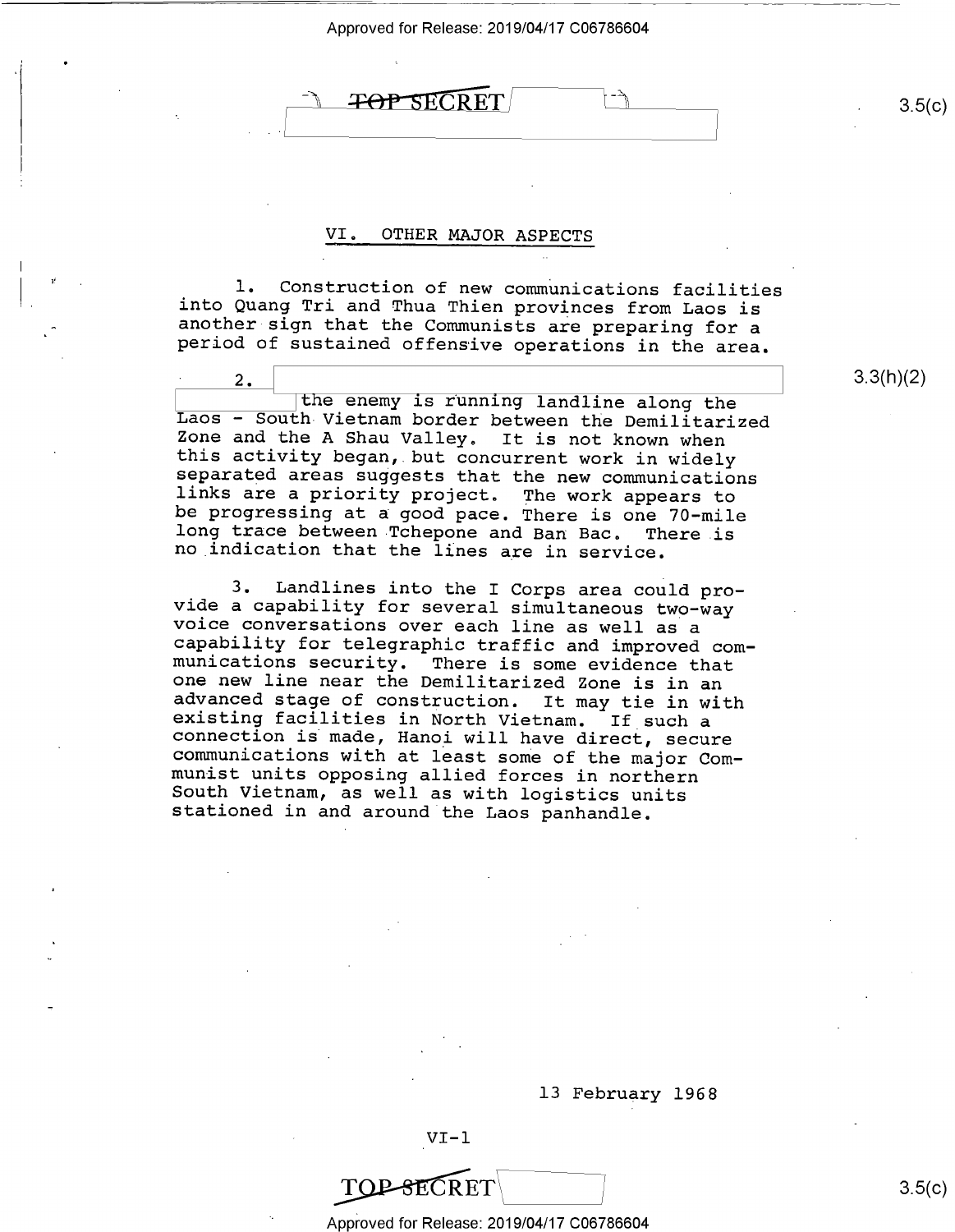$\sqrt{2}$ **SECRET** 

ANNEX

'8

 $\blacksquare$ 

 $\ddot{\phantom{0}}$ 

v

w.

### Background of the Tet Offensive in Pleiku

1. Recently available Communist documents dating from mid—December through early January, together with reports of interrogations of five relatively high-level cadres captured in the recent fighting, give a partial picture of the immense effort behind the enemy's Tet offensive in Pleiku Province. documents suggest that Viet Cong plans included not only an effort to destroy government effectiveness in the provincial capital, but also to regain influence over the hamlets and the rural populace. It is not certain whether Communist objectives and expectations were the same in all areas in the Tet offensive, but similarities of technique and of goals' are emerging as information from other areas becomes available.

2. The Pleiku documents indicate that preparations for the attack on Pleiku city began in earnest as long ago as November, and possibly in September, when a new provincial sapper battalion, numbered 408, was formed from other existing units. According to directives dating from 4 November l967 and <sup>4</sup>January 1968, local force units taking part in the attack were put directly under the B-3 Front, the<br>Communist command for the highlands provinces. Be-Communist command for the highlands provinces. fore the Tet offensive these units were harassing key transportation routes, training, and preparing" a thorough plan of attack to be approved by the B-3 Front command.

3. Despite the latitude apparently given provincial units in planning details of the attack on Pleiku, higher authorities laid down specific guidelines. One declared that, with a superior force in a surprise attack, it should be easy to take Pleiku because it was lightly defended by South Vietnamese paramilitary forces. Roads leading to Pleiku were to be blocked and reacting US units from outside the city were to be intercepted.

13 February 1968



 $3.5(c)$ 

 $3.5(c)$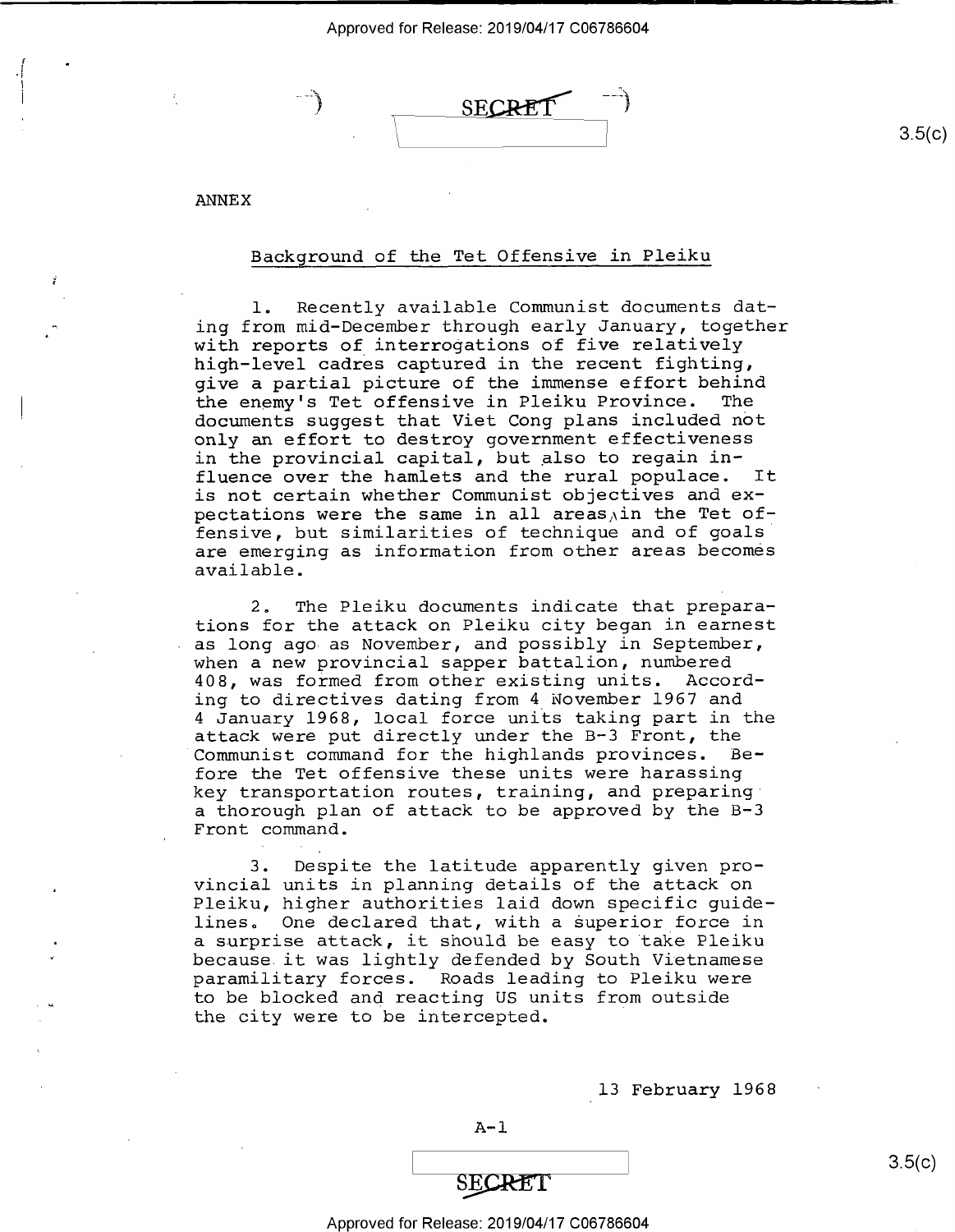I

I

C

e~

SEERTT  $\overline{\phantom{a}}$  /  $\overline{\phantom{a}}$  /  $\overline{\phantom{a}}$  /  $\overline{\phantom{a}}$  /  $\overline{\phantom{a}}$  /  $\overline{\phantom{a}}$  /  $\overline{\phantom{a}}$  /  $\overline{\phantom{a}}$  /  $\overline{\phantom{a}}$  /  $\overline{\phantom{a}}$  /  $\overline{\phantom{a}}$  /  $\overline{\phantom{a}}$  /  $\overline{\phantom{a}}$  /  $\overline{\phantom{a}}$  /  $\overline{\phantom{a}}$  /  $\overline{\phantom{a}}$ 

4. Primary targets in the city were paramilitary and police posts, government administrative offices, the radio station, and public utilities. While these points were under attack by military units, the Viet Cong "city unit" was to "hunt out and destroy" government officials and to "motivate" the population to stage demonstrations in support of the Communists. There is no reference in the. documents to a role for North Vietnamese units subordinate to the B-3 Front, and these units appear to have been only marginally committed.

5. A group of five high- to medium—level provincial and district level officials, who were captured in the attack on Pleiku city (one was the commander of the H-15 Battalion), have indicated under interrogation that their orders and objectives were similar to those outlined in the documents. Neither the captives nor the documents specified a time limit for holding the town if their attacks were successful. The prisoners alleged that their purpose was to destroy the local South Vietnamese<br>government and to "liberate" the province, and that, whether successful or not, they were contributing to a nationwide effort to "liberate" the country. None admitted to having any specific orders covering failure, but nearly all appeared to believe that the Viet Cong would go on fighting as before.

6. According to the prisoners, they believed that their mission in Pleiku would succeed, partly, as one declared, because two thirds of their forces<br>in the province were still in reserve. All allegedly expected most of the population to support their efforts, both out of sympathy and because of their expected superior strength in the town. Some had specific missions to bring the town population into the streets and to march demonstrators in from the outside. All acknowledged their failure to gain popular support, but attributed this to the failure of the attack itself. Most were fuzzy about the future political goals of the Communists, but some believed<br>that a people's coalition would be organized to negotiate a settlement with the Liberation Front.'

l3 February 1968

## SEGRET

### Approved for Release: 2019/04/17 C06786604 .

 $3.5(c)$ 

 $3.5(c)$